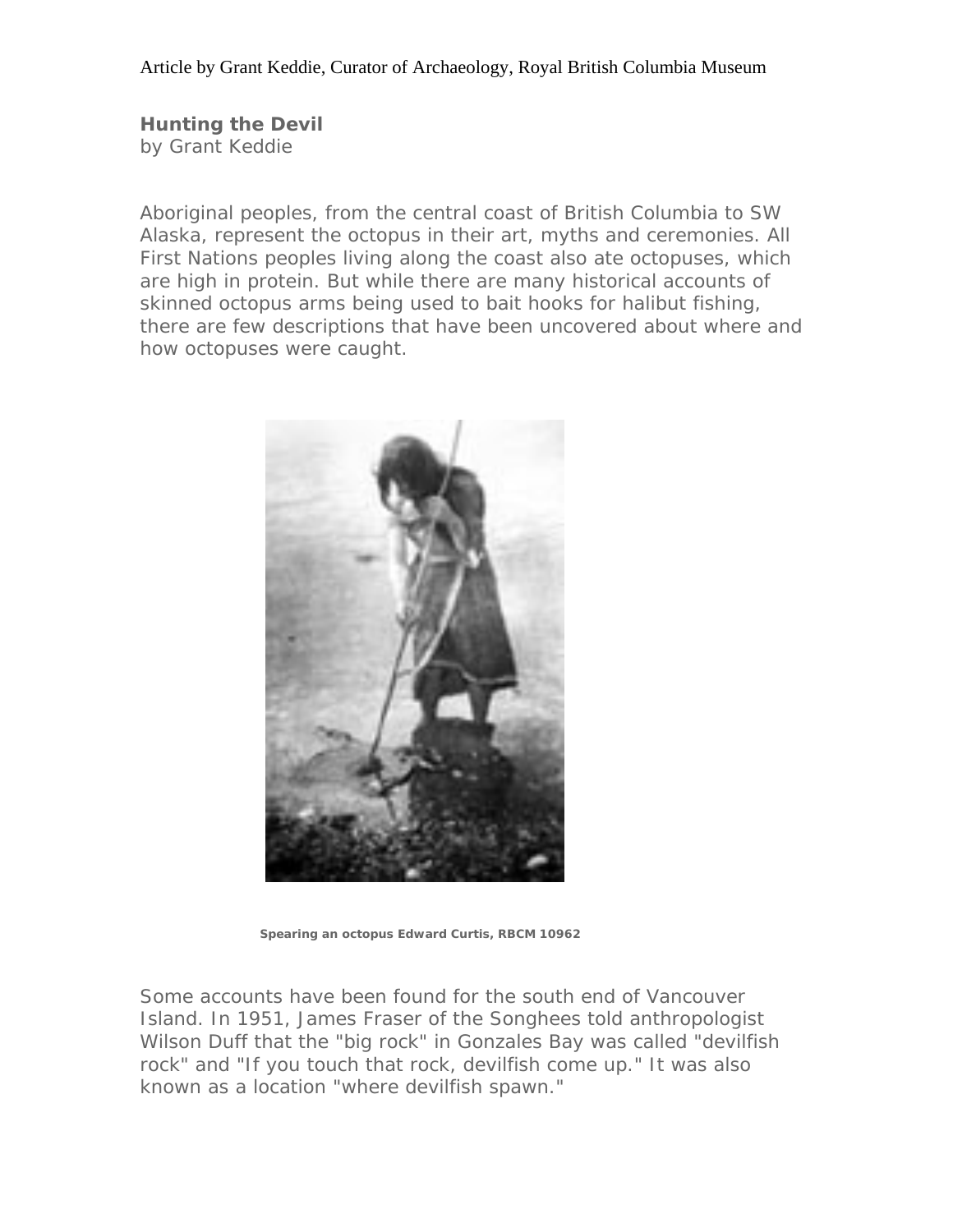### Article by Grant Keddie, Curator of Archaeology, Royal British Columbia Museum



**[A](http://www.royalbcmuseum.bc.ca/hhistory/graphics/antlers.jpg)ntler carving, possibly of an octopus, from archaeological site DcRt1 - an old village site on the SE side of McNeill Bay, Victoria. 500 to 200 years old. (4.7-cm (1.8-in) long) PRIVATE COLLECTION; PHOTO: RBCM**

[There are also two early references to hunting octopuses in Esquimalt](http://www.royalbcmuseum.bc.ca/hhistory/graphics/antlers.jpg)  [Harbour. One passage from the 1860s refers to an observation by](http://www.royalbcmuseum.bc.ca/hhistory/graphics/antlers.jpg)  [Eleanor Smyth who lived above the bay east of the steep peninsula at](http://www.royalbcmuseum.bc.ca/hhistory/graphics/antlers.jpg)  [the foot of Stewart Road, from 1861 to 1866:](http://www.royalbcmuseum.bc.ca/hhistory/graphics/antlers.jpg) 

"One day she saw our Indian handyman in his canoe pushing his spear into the rocks just below the sea level and close to where we lived. Presently he landed his catch, a large octopus, now lifeless, into his canoe, and then took it home to his village opposite."

Around the same time, in the early 1860s, the British naturalist John Lord was in Esquimalt Harbour and described a hunt:

"The Indians were going after the Octopus, and I felt a strong curiosity to see how they caught him …The Octopus of our own seas is a mere dwarf as compared to the gigantic size he obtains in the land-locked harbours so common to the east side of Vancouver Island. … [Aboriginal Peoples regard] Octopus as we do turtle, and devours him with as much gusto and relish, ... roasts his glutinous carcass instead of boiling [it]… The Indian well knows … that were the Octopus to get his huge arms over the side of the canoe, and at the same time a hold-fast on the wrack, he could …easily upset the canoe, …[so] paddling the canoe slowly and quietly amongst the wrack, he steadily looks through the crystal water until his practiced eye detects the Octopus, his great arms stiffened out, patiently biding his prey. Armed with a formidable spear carefully barbed, and about twelve feet in length, ...[the hunter] passes it carefully through the water until within an inch or so of his great pear-shaped centre, then sends it in as deep as he can plunge it. Twisting and writhing …. the monster coils his terrible arms round the spear; … [then the hunter,] resting his spear on the side of the canoe, keeps him well away and raises him to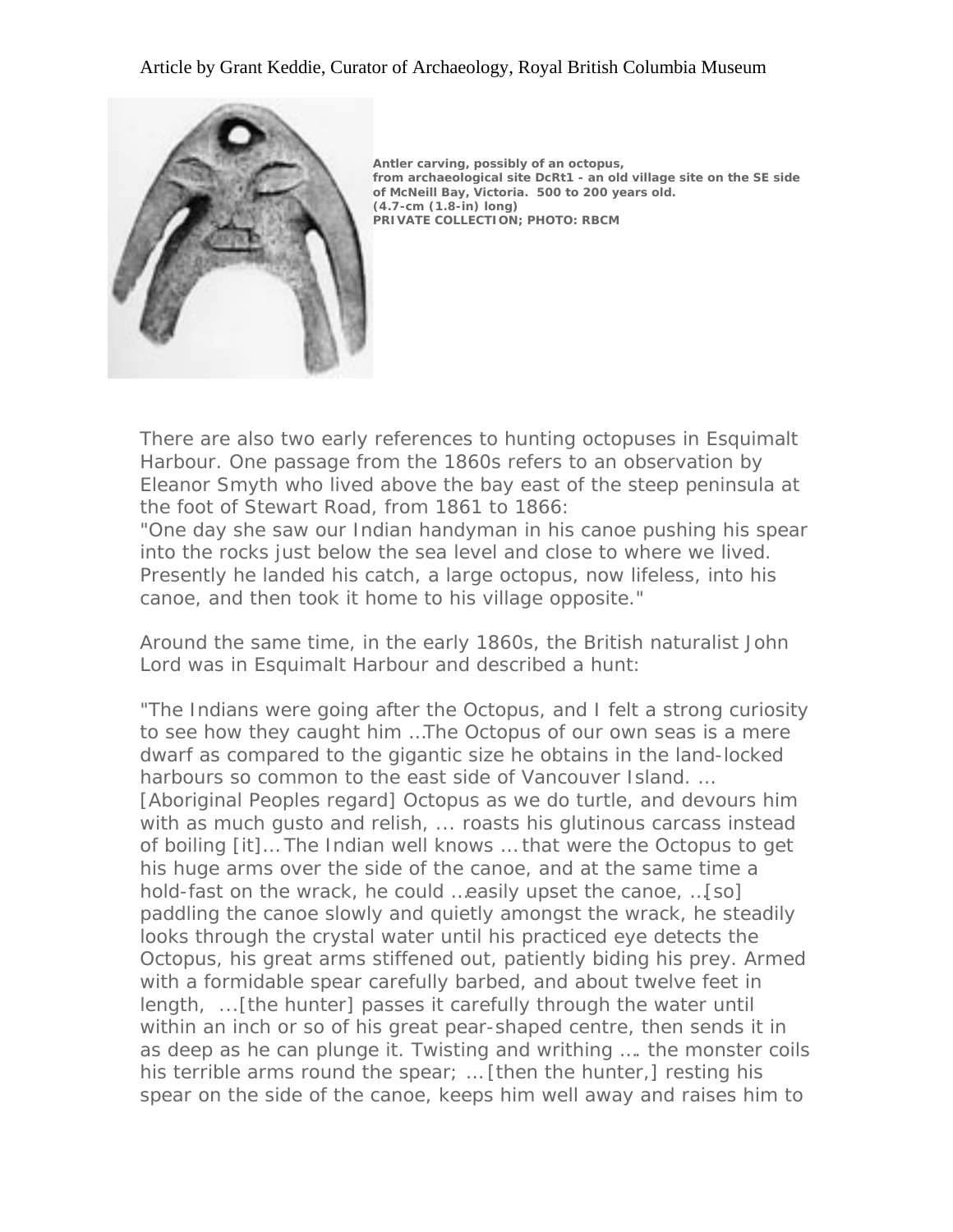### Article by Grant Keddie, Curator of Archaeology, Royal British Columbia Museum

the surface of the water. He must be dealt warily. …[Knowing this, the hunter] has ready another spear, long, smooth, unbarbed, and very sharp, and with this stabs the Octopus where the arms join the body. I imagine the spear must break down the nervous centres giving motive power, for the stabbed arm is at once deprived of its strength and tenacity."



 **A slab of octopus arm was cut in strips along one edge, rolled up and tied on the halibut hook to give the appearance of a baby octopus. GRANT KEDDIE**

In the 1930s and 1940s, anthropologists recorded local aboriginal elders saying octopuses were boiled as well as roasted, that some octopuses were captured with a spear having two fixed, barbed points and that they were mainly hunted from a canoe in about one to three m (3 to 10 ft) of water at low tide.

Another record suggests that an adaptation of the European method of poisoning the water with copper sulphate may have been added to the traditional octopus-hunting practices of a Klallam group that was located 35 km (22 mi) from Esquimalt Harbour on the south side of the Strait of Juan de Fuca:

"Bait for halibut fishing was fresh devil-fish. These are caught near Pysht where their rocky lairs were made accessible at low tide. A stick is used as a probe which [is] thrust into the recesses where the octopuses are thought to be. Usually the sand and gravel around the opening was brushed clean and scattered with small shells which were residue from the octopus' feeding. If the probe struck something soft it was the body of the octopus. Subsequently, a bag …was filled with blue stone (copper sulphate) and introduced in the hole again. This quickly disintegrated and filled the water surrounding the octopus with a solution that irritated it, causing it to emerge from its lair. Immediately it was seized by the hunter, one hand grasping a leg near the body, the other the body so that the beak might be warded off. As soon as the devil-fish was taken its body was torn apart to kill it and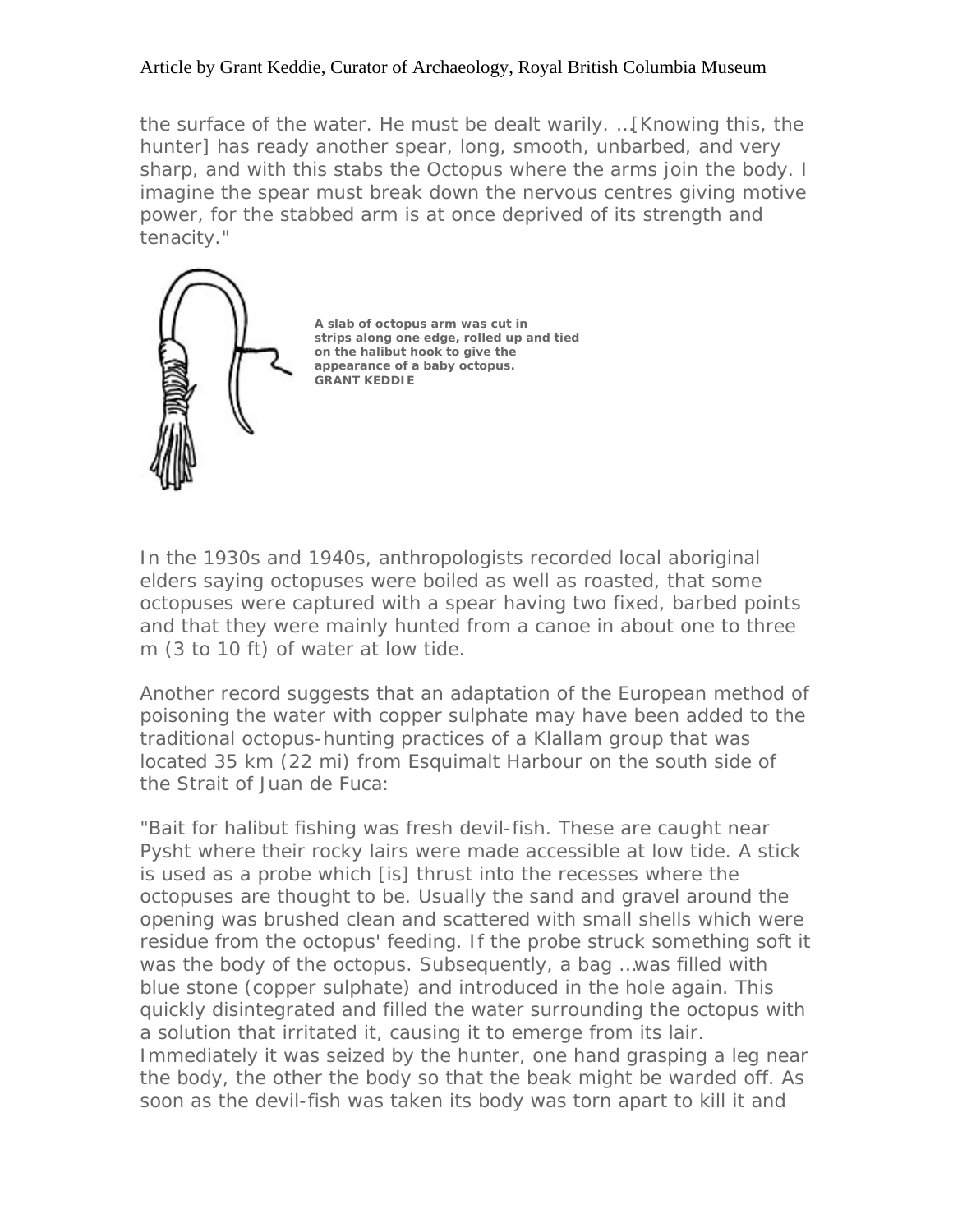### Article by Grant Keddie, Curator of Archaeology, Royal British Columbia Museum

release the ink. The remains were washed, then taken to a sandy part of the beach and rolled to remove the slime. After skinning and dismembering the parts were washed again until the flesh was white.

"The tentacles [arms] were chosen for bait and prepared by splitting lengthwise, tearing out the central nerve; then cut into lengths of about 3 to 4 inches [7.5 to 10 cm]. Each small section was fringed at one end. …Baiting a hook was accomplished by wrapping the piece of flesh around the lower end and over the barb so that it was concealed. The fringe was allowed to play out from the hook resembling a baby octopus. The bait roll was secured by several rounds of white string tied with half-hitch knots."

An account by ethnologist Phillip Drucker also describes how the northern Nuu-chah-nulth hunted octopuses for use as bait during the halibut fishing season:

"The fisherman searched along rocky stretches of the shore which were exposed at low tide, looking for cracks and caves in which devilfish might be hiding. He had two long, sharpened poles, one with a backward projecting barb. He poked about under the rocks until he felt a devil-fish, then stabbed it with the barbed pole. Then he inserted the other pole, stabbing at the creature, whose movements were indicated by the first rod. Sometimes it was possible to kill the devil-fish in its den and drag it out; more often it was worried until it emerged of itself, when it was killed by biting it on the head. The animal could not be pulled out while it lived. When he killed it, the fisherman tied the devil-fish on a withe and carried or dragged it home. There he skinned the tentacles and hung it outside the house on the wall. The meat would keep for several days this way… To bait the hook, a piece of devil-fish tentacle was split lengthwise and carefully tied over the back of the shank of the hook from the leader to the end of the barbed arm. Some men preferred to put it over the hook from the inside, covering the tip to the barb with a separate piece."